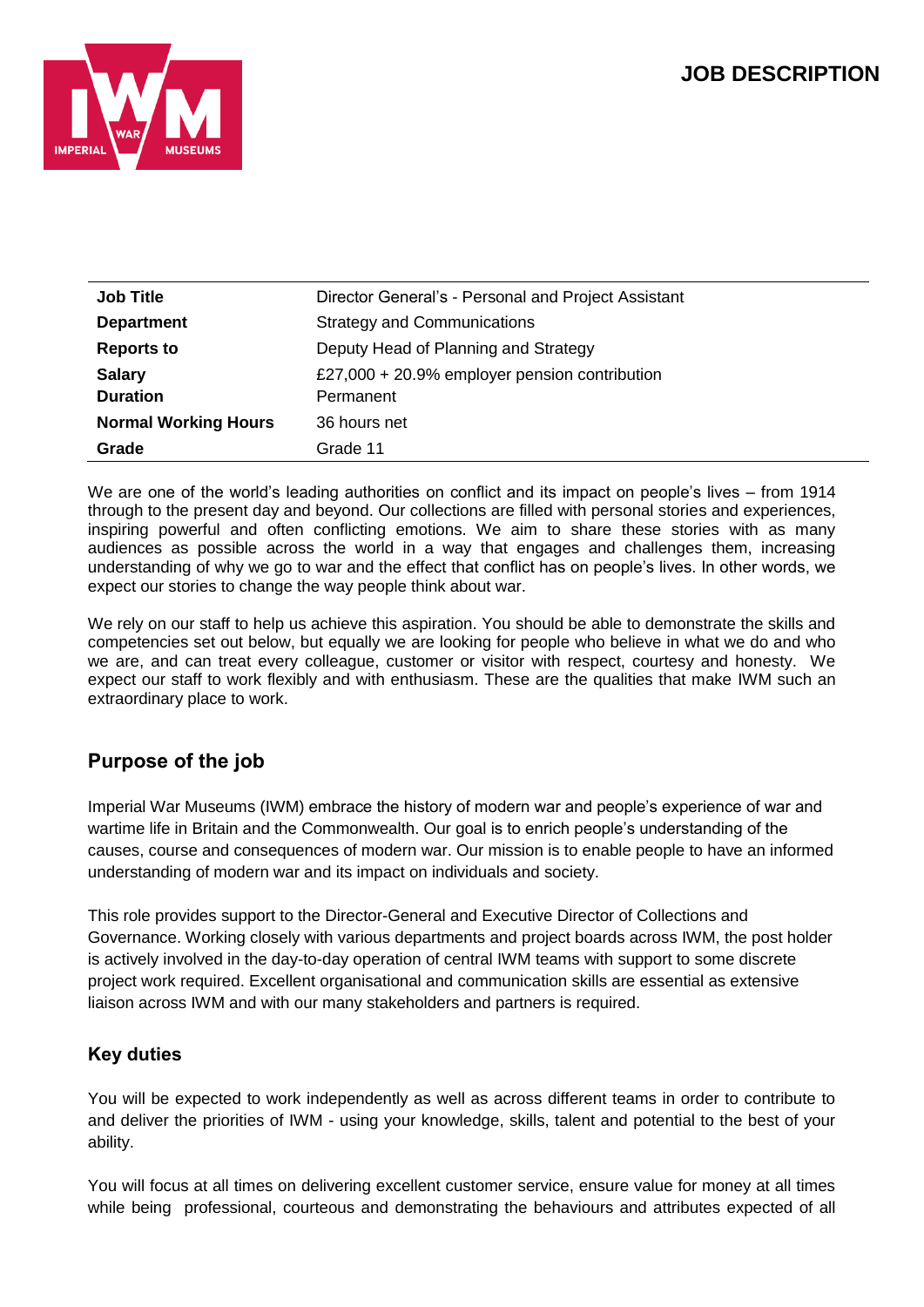IWM employees. You will also adhere to all corporate standards, and use corporate systems as directed to ensure consistency of service, brand and operational standards.

You will be expected to work across departments effectively, working with individuals, partners and where appropriate volunteers.

To identify and implement learning and development needs for both yourself and your team, including volunteers, if appropriate.

You will be expected to comply with corporate standards, and use corporate systems, processes and procedures– and undertake any necessary training as directed.

**In addition**, your duties will include:

#### **Administrative and project support to the Director-General and Executive Director of Collections and Governance**

- 1. Overall management of the day-to-day running of the Director-General's office and Executive Director of Collections and Governance's office. This will include managing diaries and travel arrangements, dealing with incoming and outgoing correspondence, filing (paper and digital).
- 2. You will provide secretarial support to project Boards and groups at IWM as appropriate, specifically organising meetingsand distributing papers and updating on progress periodically.
- 3. You will work with the Strategy and Planning team to prepare papers and reports
- 4. You will provide administrative support for discrete projects for the Director-General and other senior colleagues as required
- 5. You will organise and contribute to the organisation and running of various museum functions, which will include evening receptions, luncheons, and special tours of IWM.
- 6. You will liaise with a wide range of people including the Chairman, Trustees, colleagues at all levels, academics, diplomats, senior officials, publishers etc, sometimes on matters of a confidential nature.
- 7. You ensure that the filing system for the Director-General's and Executive Director of Collections and Governance's records is kept up to date. This will require consultation with the Museum Archive and work in accordance with IWM's Records Management policies and guidelines
- 8. You will update our fundraising database with relevant information from the department including Trustee details and communication to/from the Director-General.
- 9. You will update colleagues on wider stakeholder communication led by the Director-General and Executive Leadership Team as appropriate
- 10. You will work with the Strategy and Planning team in researching and preparing talks and presentations made by the Director-General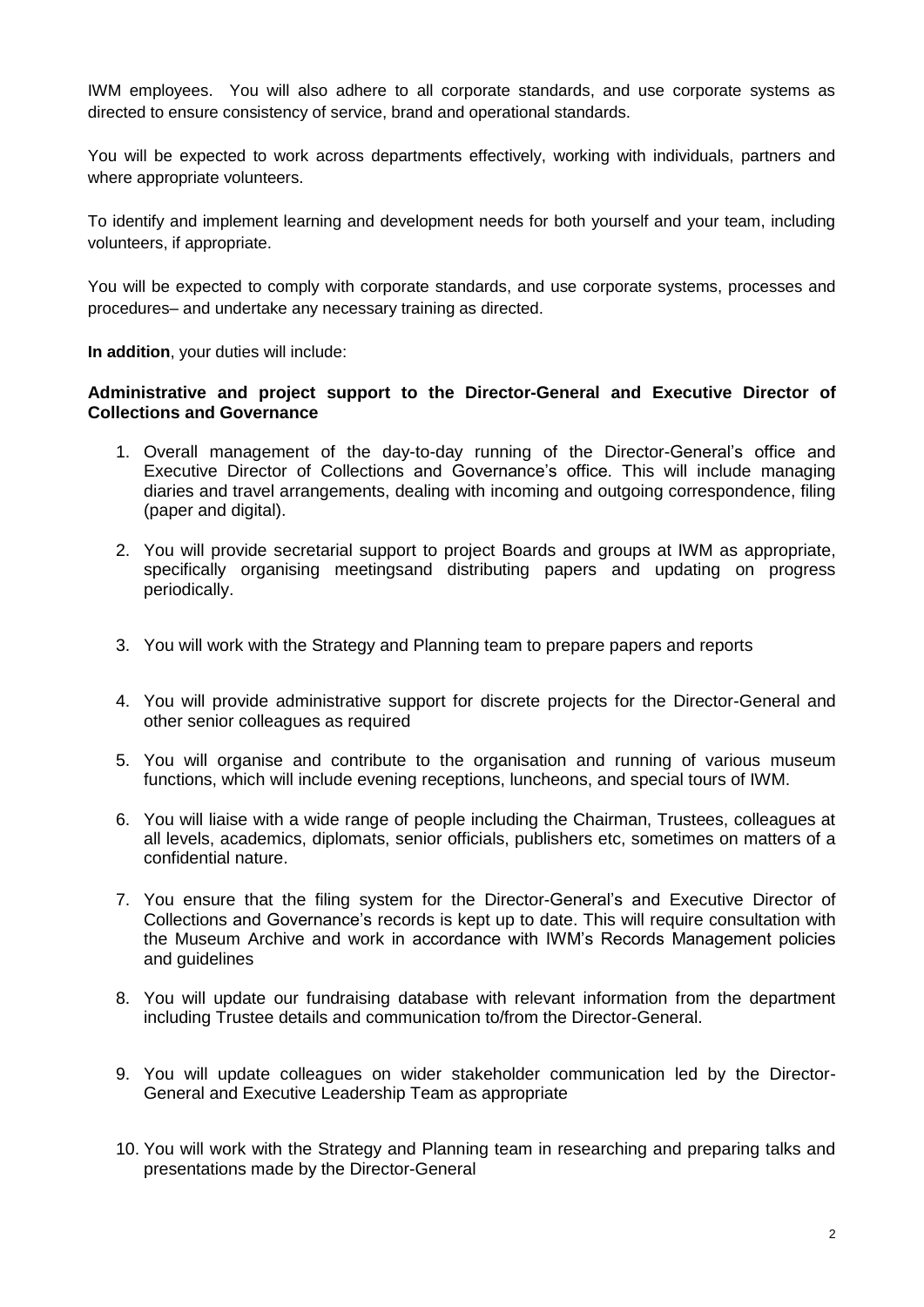11. You will be expected to familiarise yourself with and abide by IWM's information security and data protection policies regarding the handling of sensitive and personal data.

This job description is not all encompassing. Over time the emphasis of the job may change without changing the general character of the job. Your duties may be reviewed from time to time and revised and updated in consultation with you to reflect appropriate changes.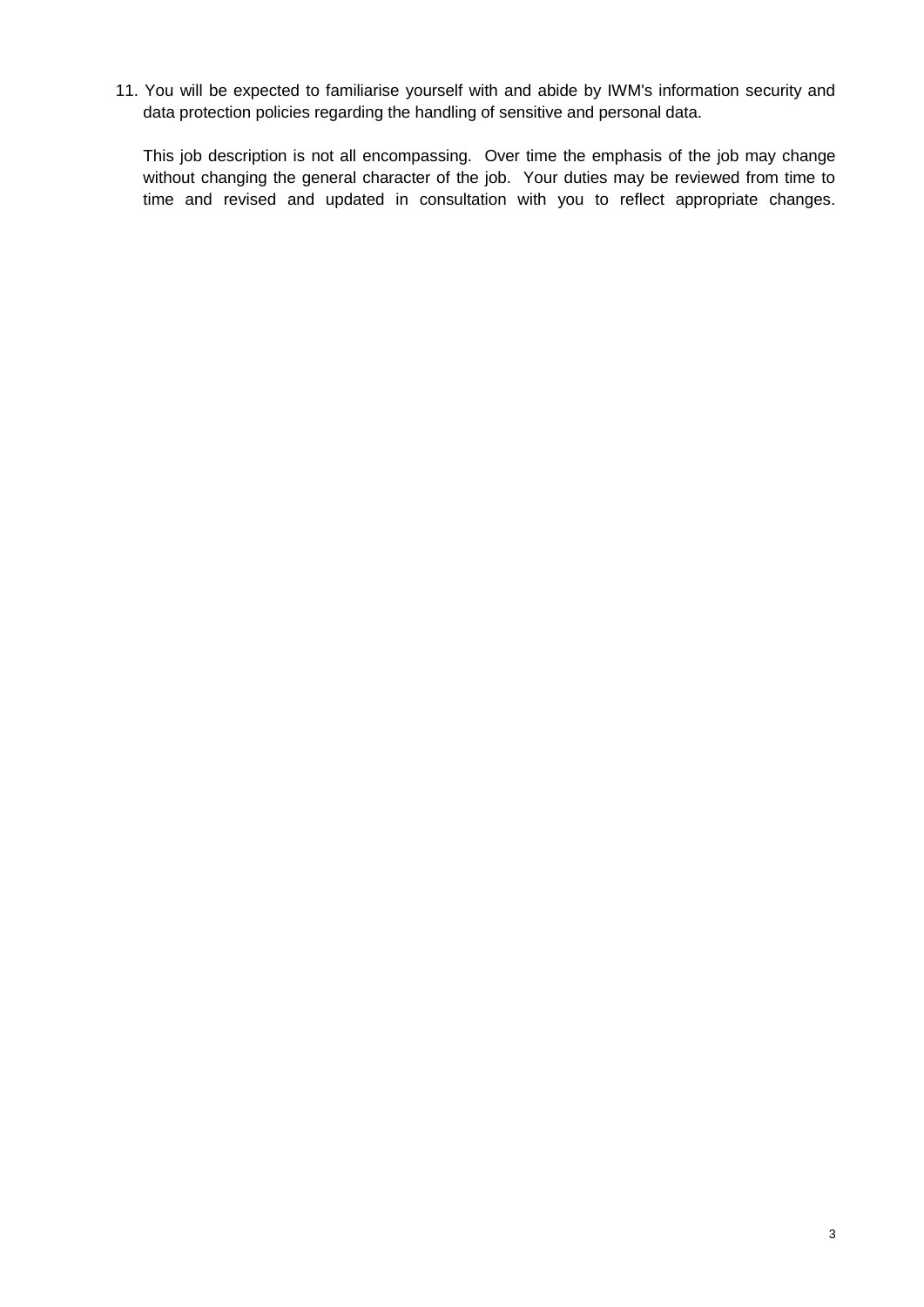|                | <b>Essential criteria</b>                                                                                                                                                                                                                                            | How this will be<br>assessed            |
|----------------|----------------------------------------------------------------------------------------------------------------------------------------------------------------------------------------------------------------------------------------------------------------------|-----------------------------------------|
| $\mathbf 1$    | Educated to a level short of a degree (NVQ-4) or<br>equivalent with excellent standards in Mathematics and<br>English.                                                                                                                                               | Application form                        |
| $\overline{2}$ | IT proficiency (Microsoft Office and email); training will be<br>given in our specialised software and systems                                                                                                                                                       | Application form and test               |
| 3              | Proven experience as a Personal Assistant in a role<br>requiring organisation of information                                                                                                                                                                         | Application form, test and<br>interview |
| 4              | Proven experience of multi-tasking and managing multiple<br>commitments simultaneously                                                                                                                                                                               | Application form, test and<br>interview |
| 5              | Experience of initiative, building a rapport with a broad<br>range of people (internal colleagues and external clients)<br>and working to deadlines                                                                                                                  | Application form and<br>interview       |
| 6              | Proven application and understanding of financial rules<br>and regulations                                                                                                                                                                                           | Application form and<br>interview       |
|                | Desirable criteria                                                                                                                                                                                                                                                   |                                         |
| $\overline{7}$ | Experience of working for a museum or similar cultural<br>sector organisation                                                                                                                                                                                        | Application form and<br>interview       |
| 8              | Experience in using database systems like Raiser's Edge                                                                                                                                                                                                              | Application form and<br>interview       |
| 9              | Commitment to the aims and ideals of IWM and an interest<br>in IWM's history                                                                                                                                                                                         | Application form                        |
| 10             | An interest in, and knowledge of twentieth century history                                                                                                                                                                                                           | Application form                        |
|                | <b>Key competencies</b>                                                                                                                                                                                                                                              |                                         |
|                | <b>Continuous Improvement</b>                                                                                                                                                                                                                                        |                                         |
| 11             | Demonstrates a continuous improvement and solution-<br>focused approach, Develops relationships throughout the<br>organisation. Proactively provides information to other<br>departments<br>affects<br>shared<br>that<br>them<br>eg<br>procedures/potential problems | Application<br>form<br>and<br>interview |
|                | <b>Results Drive</b>                                                                                                                                                                                                                                                 |                                         |
| 12             | Delivers consistent results. Manages workload in context<br>of competing demands and changing priorities                                                                                                                                                             | Application form, test and<br>interview |
| 13             | A patient and calm manner that copes well with the variety<br>and volume of workload. Strong attention to detail                                                                                                                                                     | Application form and test               |
| 14             | Identifies and eliminates non-productive activity                                                                                                                                                                                                                    | Application form                        |
|                | <b>Team working and Collaboration</b>                                                                                                                                                                                                                                |                                         |
| 15             | Ability to show and know when to use initiative and to work<br>on your own and as part of a team                                                                                                                                                                     | Application<br>form<br>and<br>interview |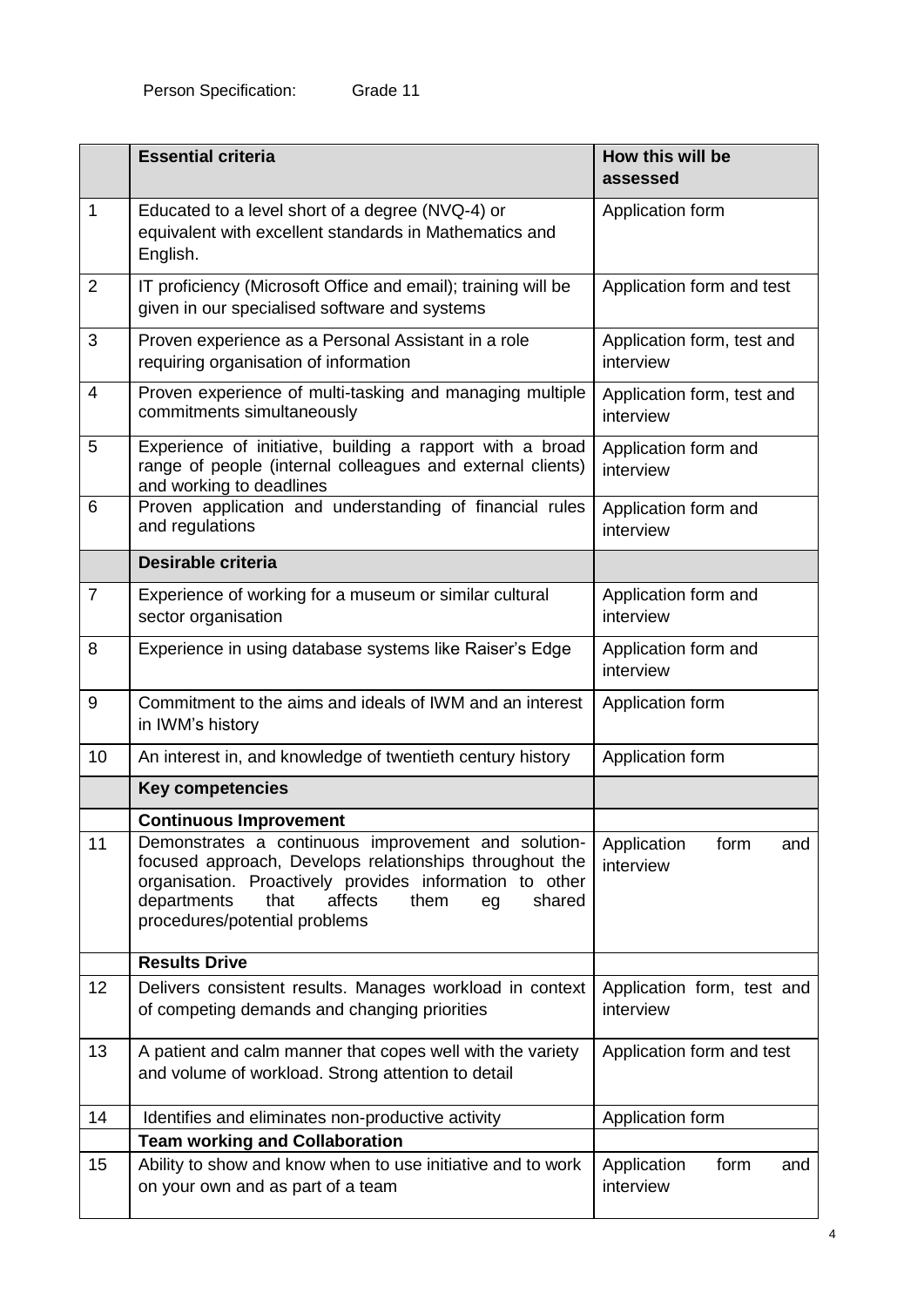| 16 | Excellent collaboration skills with external agencies as well                                                                                                                                  | Application<br>form<br>and              |
|----|------------------------------------------------------------------------------------------------------------------------------------------------------------------------------------------------|-----------------------------------------|
|    | as internal departments. Provides high-quality and timely                                                                                                                                      | interview                               |
|    | information for colleagues and customers                                                                                                                                                       |                                         |
|    | <b>Customer and Communication Skills</b>                                                                                                                                                       |                                         |
| 17 | A genuine desire to work with and serve the public,<br>delivering a value added service to internal and external<br>customers with a relaxed and welcoming style that is open<br>and assertive | Application<br>form<br>and<br>interview |
| 18 | Excellent written, face-to-face and telephone skills                                                                                                                                           | Application form, test and<br>interview |
| 19 | Firm, precise and tactful – especially when dealing with<br>difficult issues                                                                                                                   | Application<br>form<br>and<br>interview |
|    | <b>Promoting Diversity</b>                                                                                                                                                                     |                                         |
| 20 | Recognises and values the benefits of diversity<br>amongst staff and customers                                                                                                                 | Application form                        |
|    | <b>Financial Management</b>                                                                                                                                                                    |                                         |
| 21 | Commercially astute and numerate: able to keep accurate<br>financial records, and to produce and analyse financial<br>data                                                                     | Application form, test and<br>interview |
|    | <b>Making the Most of New Technology</b>                                                                                                                                                       |                                         |
| 22 | Uses new technology to keep accurate records and<br>improve own efficiency. Is keen to understand and apply<br>new software and other forms of technology                                      | Application form                        |